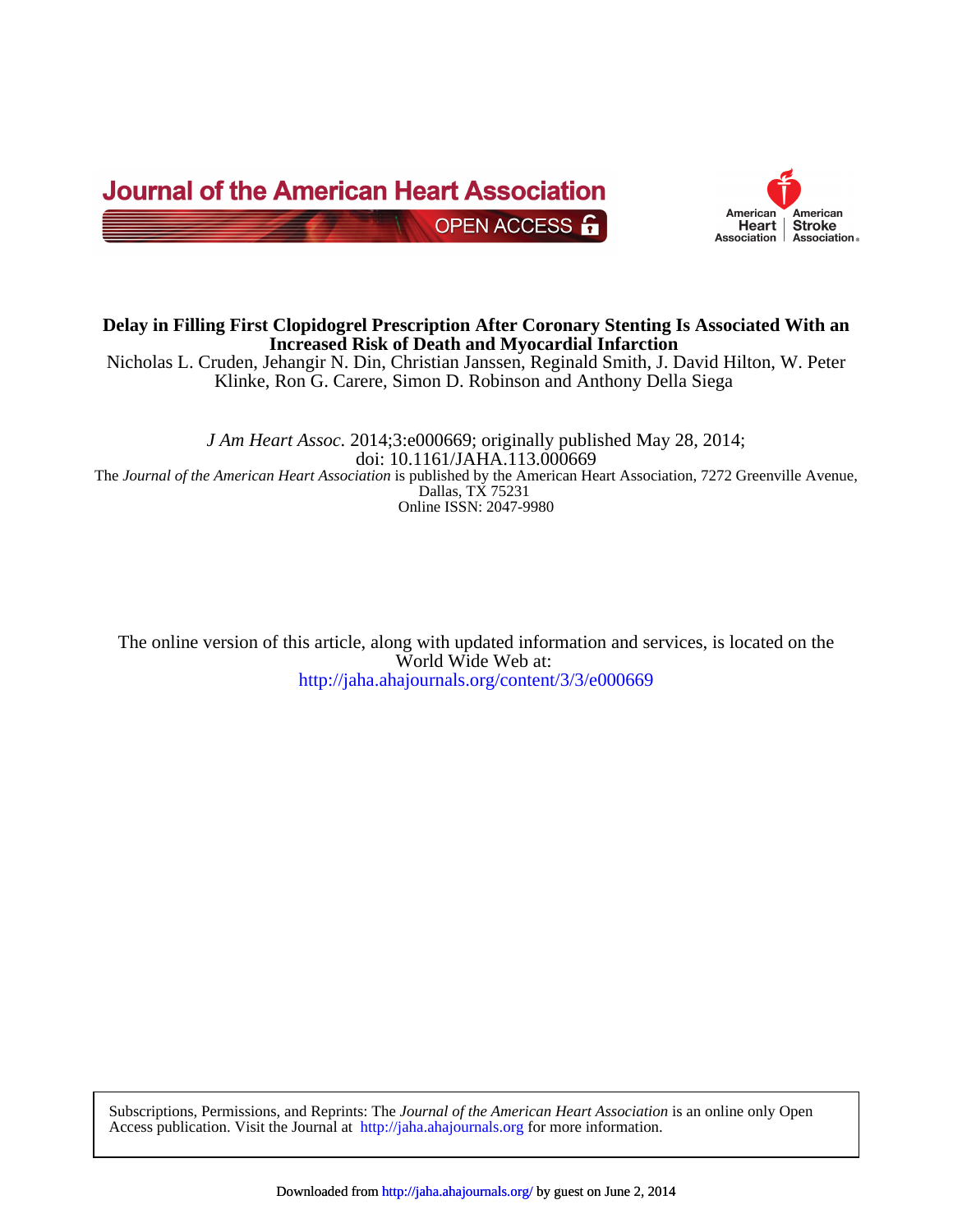

# Delay in Filling First Clopidogrel Prescription After Coronary Stenting Is Associated With an Increased Risk of Death and Myocardial Infarction

Nicholas L. Cruden, MBChB, PhD; Jehangir N. Din, MBChB, MD; Christian Janssen, PhD; Reginald Smith, PhD; J. David Hilton, MD; W. Peter Klinke, MD; Ron G. Carere, MD; Simon D. Robinson, MBChB, MD; Anthony Della Siega, MD

Background--Patients frequently experience difficulties with medication compliance after hospital discharge. We investigated the effect of a delay in filling a first clopidogrel prescription after hospital discharge on clinical outcomes subsequent to coronary stenting.

Methods and Results-Hospital administrative, community pharmacy, and cardiac revascularization data were determined for all patients receiving a coronary stent in British Columbia 2004–2006 with follow-up out to 2 years. Cox's proportional hazard regression analysis, adjusting for baseline demographics and procedural variables, was performed to examine the effects of delay in filling a clopidogrel prescription after hospital discharge on clinical outcomes.

Of 15 629 patients treated with coronary stents, 3599 received at least 1 drug-eluting stent (DES), whereas 12 030 received bare metal stents (BMS) alone. In total, 1064 (30%) and 3758 (31%) patients in the DES and BMS groups, respectively, failed to fill a prescription within 3 days of discharge (median, 1 day; interquartile range [IQR], 1 to 3). After regression analysis, a delay of >3 days was predictive of mortality and recurrent myocardial infarction (MI) irrespective of stent type (DES: hazard ratio [HR], 2.4; 95% confidence interval [CI], 1.7 to 3.4; and HR, 2.0; 95% CI, 1.5 to 2.7, respectively, and BMS: HR, 2.2; 95% CI, 1.9 to 2.6; and HR, 1.8; 95% CI, 1.5 to 2.1, respectively). This excess hazard was greatest in the 30-day period immediately after hospital discharge (mortality: HR, 5.5; 95% CI, 3.5 to 8.6; and MI: HR, 3.1; 95% CI, 2.4 to 4.0, for all patients).

**Conclusions**—Delays in patients filling their first prescription for clopidogrel after coronary stenting are common and associated with adverse clinical outcomes, irrespective of stent type. Strategies to reduce delays have the potential to improve clinical outcomes. (J Am Heart Assoc. 2014;3:e000669 doi: [10.1161/JAHA.113.000669\)](info:doi/10.1161/JAHA.113.000669)

Key Words: clopidogrel • death • myocardial infarction • percutaneous coronary intervention

**T** urrent guidelines recommend adjuvant treatment with clopidogrel, in combination with aspirin, for 1 month in patients undergoing implantation of a bare metal stent (BMS) and 6 to 12 months in patients treated with drug-eluting coronary artery stents (DES) to reduce the risk of stent thrombosis. Delays in filling a prescription on hospital discharge are common and dependent on a number of

From the Royal Infirmary of Edinburgh, Edinburgh, UK (N.L.C.); University of Edinburgh, Edinburgh, UK (N.L.C.); Royal Bournemouth Hospital, Bournemouth, UK (J.N.D.); Victoria Heart Institute Foundation, Victoria, British Columbia, Canada (C.J., R.S., J.D.H., W.P.K., S.D.R, A.D.S.); Providence Health Care, Vancouver, British Columbia, Canada (R.G.C.).

Correspondence to: Nicholas L. Cruden, MBChB, PhD, Department of Cardiology, Royal Infirmary of Edinburgh, 51 Little France Crescent, Edinburgh EH16 4SA, United Kingdom. E-mail: nick.cruden@ed.ac.uk

Received November 19, 2013; accepted April 2, 2014.

 $©$  2014 The Authors. Published on behalf of the American Heart Association, Inc., by Wiley Blackwell. This is an open access article under the terms of the [Creative Commons Attribution-NonCommercial](http://creativecommons.org/licenses/by-nc/3.0/) License, which permits use, distribution and reproduction in any medium, provided the original work is properly cited and is not used for commercial purposes.

factors.<sup>1,2</sup> Whereas premature discontinuation of clopidogrel therapy has emerged as a strong independent risk factor for coronary stent thrombosis, $3$  few studies have examined the effects of a delay in filling a first prescription for clopidogrel after hospital discharge on clinical outcomes subsequent to coronary stent implantation.<sup>4,5</sup> To address this issue, we performed a retrospective cohort analysis to examine the frequency of delays in filling a first prescription for clopidogrel on hospital discharge and determine the relationship with clinical outcomes in all patients undergoing coronary artery stent implantation in British Columbia (BC) over a 3-year period.

## Methods

#### Data Sources

The Cardiac Services BC Registry is a prospective clinical registry collecting detailed clinical and procedural data on all percutaneous coronary intervention (PCI) procedures performed in BC. Pharmanet is a province-wide network that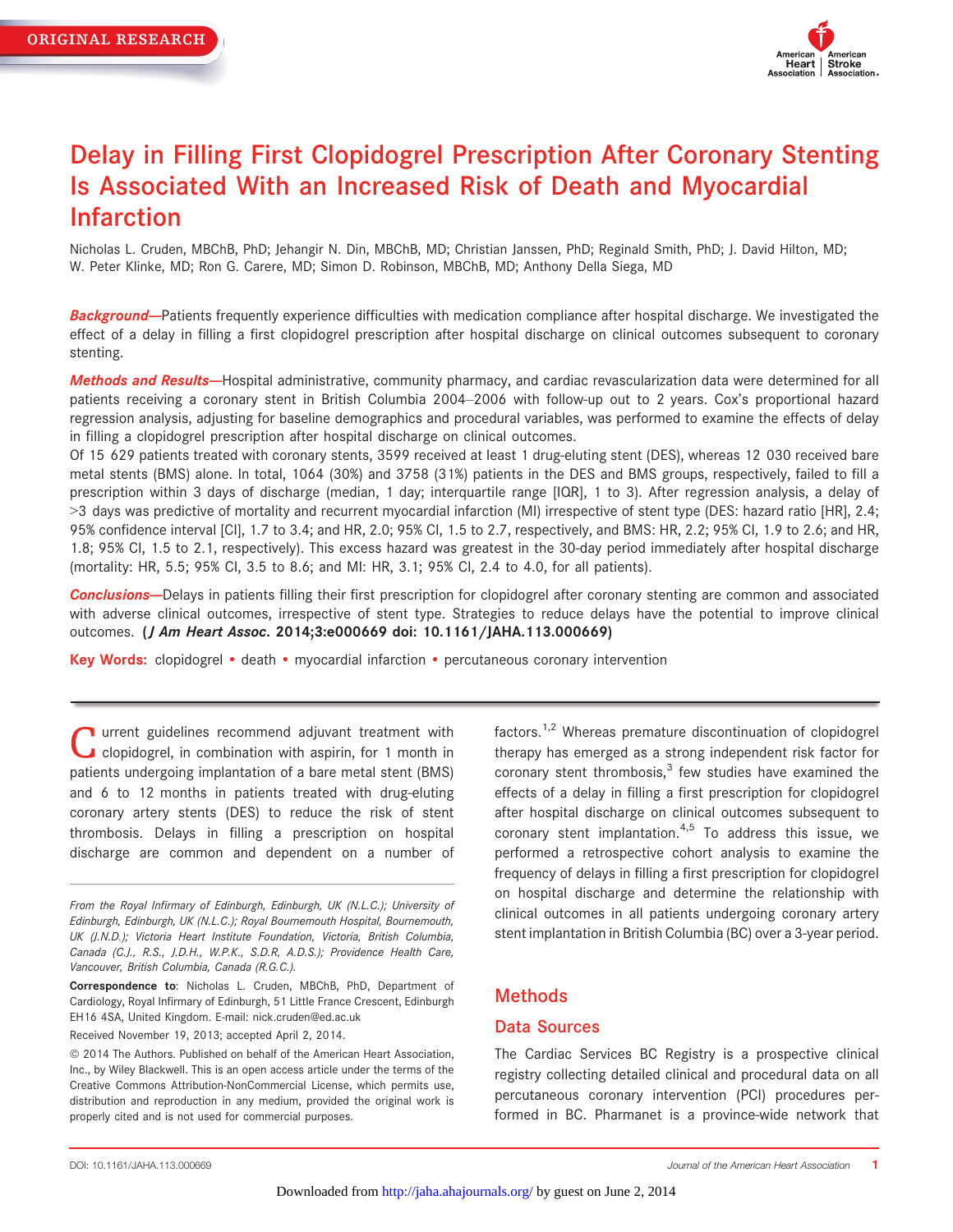maintains electronic data on every prescription dispensed by a community pharmacy in BC. Patient-level data on mortality as well as International Classification of Diseases (ICD) codes for all hospital admissions in BC are recorded in the Ministry of Health Vital Statistics and Hospitalizations databases, respectively. This study was approved by the University of BC Research Ethics Board.

#### Data Analysis Protocol

Using the Cardiac Services BC Registry, we identified all patients undergoing PCI in BC during the period 2004–2006 and linked this data set to Pharmanet and the BC Ministry of Health Vital Statistics and Hospitalizations databases to obtain patient-level information on demographics, index PCI procedure, clopidogrel prescription, and clinical outcomes. Database linkage provided follow-up information on all patients out to 2 years after index PCI. Clinical outcomes were examined according to duration from hospital discharge after index PCI to first clopidogrel prescription being filled for patients treated with BMS alone or at least 1 DES.

#### **Outcomes**

The primary outcome was all-cause mortality. Secondary outcomes were readmission for recurrent myocardial infarction (recurrent myocardial infarction; based on primary discharge ICD-10 diagnostic codes I21.0 to I21.4, I21.9 to I22.1, I22.8, and I22.9), the combined endpoint of all-cause mortality and readmission for myocardial infarction (MI), and cancer-related mortality (reported as a marker for overall health behavior unrelated to prescription of clopidogrel).

#### Statistical Analysis

Means of continuous variables were compared using the independent samples  $t$  test (with equal and unequal variance determined with Levine's test). Pearson's chi-square test was used to analyze frequencies between groups. In the primary analysis, outcomes for patients filling a first clopidogrel prescription >3 days from discharge were compared with those filling a first prescription for clopidogrel ≤3 days from discharge. Cox's proportional hazard regression was performed step-wise with forward selection complemented with backward elimination under the criterion of maximum likelihood to identify factors independently associated with the primary and secondary outcomes and, in a separate analysis, cancer-related mortality. Variables examined included age, gender, body mass index, procedural indication, previous cardiac history, traditional risk factors for coronary artery disease, history of congestive cardiac failure, baseline renal function, hemodynamic instability or cardiogenic shock during the index procedure, and mean stent diameter. All patients dying within 3 days of hospital discharge were excluded from the primary analysis, irrespective of whether a prescription was filled. To explore the effect of the duration of delay on mortality, Cox's proportional hazard regression analyses were repeated using 1- and 5-day cutoffs, as well as by further stratifying patients into those who delayed filling a community prescription for clopidogrel by >3 days and those who never filled a prescription for clopidogrel after coronary stent implantation.

To differentiate between immediate and long-term risk, Cox's proportional hazard regression modeling was performed for mortality and readmission for MI from 4 to 30 days and from 30 days to end of follow-up, respectively, subsequent to hospital discharge after coronary stent implantation. The mandated use of clopidogrel during the first 30 days, irrespective of the type of stent implanted, permitted analysis of the combined DES and BMS cohorts to ensure a sufficient number of early occurrences and robustness of coefficients.

Finally, Cox's proportional hazard regression modeling was performed to compare outcomes for patients who delayed filling a first community prescription for clopidogrel >3 days with those who obtained and those who never filled a community prescription for clopidogrel after coronary stenting.

Statistical analysis was performed using SPSS software (version 15; SPSS, Inc., Chicago, IL). Data are presented as mean (SD) or median (interquartile range; IQR). In all cases, 2 tailed tests were performed, and statistical significance was taken at the 5% level.

## Results

Of 15 629 patients treated with coronary stents, 3599 received at least 1 DES and 12 030 were treated with BMS alone. The median duration from hospital discharge to patients filling a first prescription for clopidogrel in the community was 1 day (IQR, 1 to 3; Figure 1). In total, 1064 (30%) and 3758 (31%) patients in the DES and BMS groups, respectively, failed to fill a community prescription for clopidogrel within 3 days of hospital discharge. Patients who delayed filling their first prescription for clopidogrel by at least 3 days after hospital discharge were older, more likely to have suffered an ST-elevation MI during the index admission, and had more comorbidity than those filling a prescription within 3 days of discharge (Table 1).

At 2 years after the index procedure, 1055 (7%) patients had died (184 [5%] patients in the DES cohort and 871 [7%] in the BMS cohort), whereas 1004 (6%) were readmitted with MI (228 [6%] patients in the DES cohort and 776 [6%] in the BMS cohort). Clinical outcomes at 2 years, according to the delay in filling a first community prescription for clopidogrel, are shown in Table 2.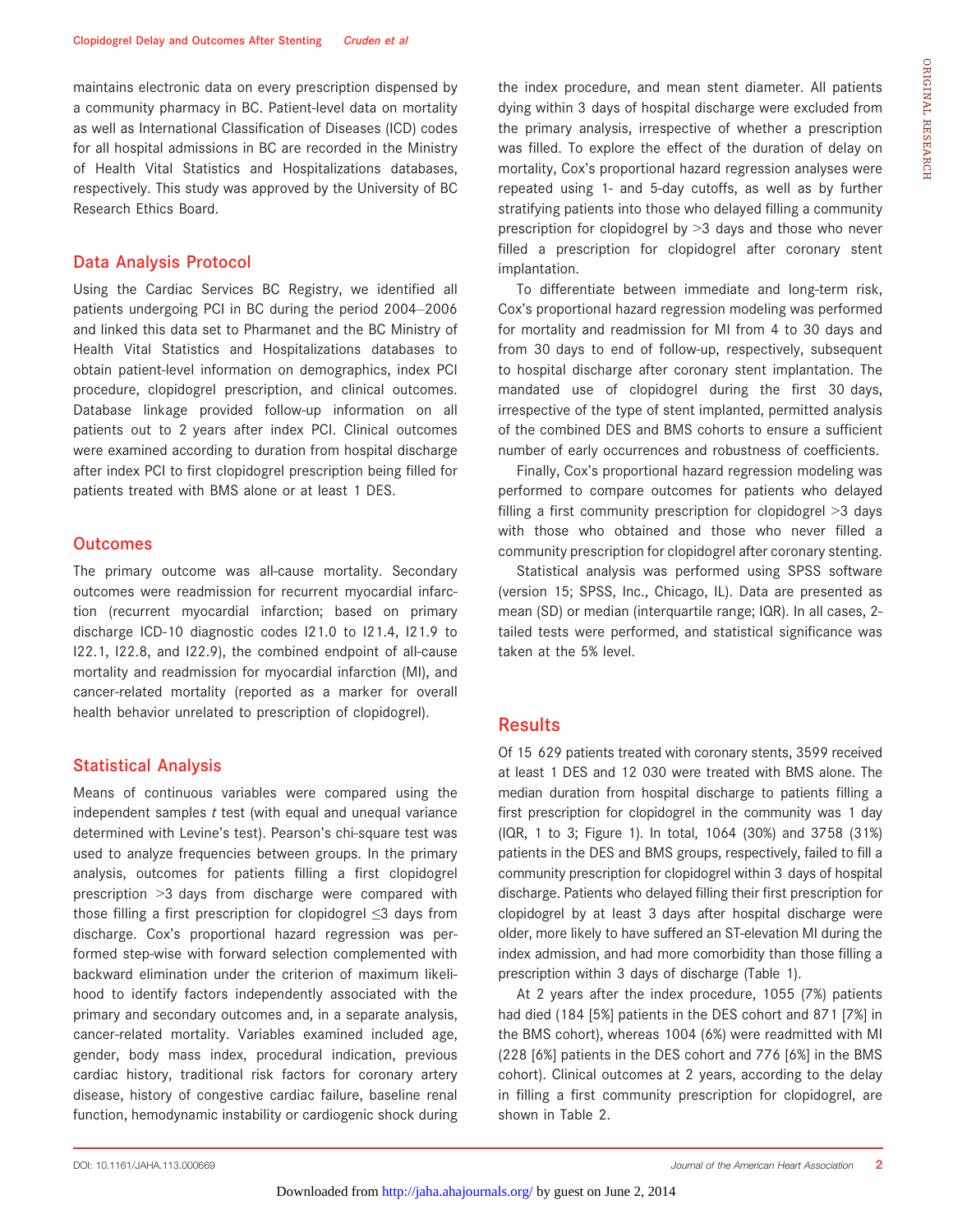

Figure 1. Frequency of delay in filling a first community prescription for clopidogrel in the 30 days after hospital discharge.

## Overall Risk

A delay of >3 days in filling a first prescription for clopidogrel after hospital discharge was associated with an increased risk of death, readmission with MI, and the combined endpoint of death and readmission for MI during long-term follow-up, irrespective of the type of stent used (hazard ratio [HR], 2.4; 95% confidence interval [CI], 1.7 to 3.4; HR, 2.0; 95% CI, 1.5 to 2.7; and HR, 2.0; 95% CI, 1.6 to 2.6, respectively, for DES; HR, 2.2; 95% CI, 1.9 to 2.6; HR, 1.8; 95% CI, 1.5 to 2.1; and HR, 2.0; 95% CI, 1.8 to 2.3, respectively, for BMS; Table 3; Figure 2).

When the definition of delay was redefined as >1 day, or >5 days after hospital discharge, patients delaying filling a first prescription for clopidogrel remained at increased risk for both the primary and secondary endpoints, irrespective of the stent type used (Table 3). Patients who never filled a prescription for clopidogrel were at greatest risk of death (HR, 12.0; 95% CI, 7.2 to 19.9; for DES and HR, 5.1; 95% CI, 4.0 to 6.6; for BMS), compared with patients who delayed by more than 3 days (HR, 1.7; 95% CI, 1.2 to 2.5; for DES and HR, 1.8; 95% CI, 1.5 to 2.1; for BMS).

#### Immediate Versus Long-Term Risk

The excess hazard associated with a delay in filling a first community prescription for clopidogrel was greatest in the immediate period (up to 30 days) after hospital discharge for both mortality (HR, 5.5; 95% CI, 3.5 to 8.6) and recurrent admission for MI (HR, 3.1; 95% CI, 2.4 to 4.0) for all patients undergoing coronary stent implantation (Figure 3). Stent type did not modify this early excess hazard (HR, 6.1; 95% CI, 2.2 to 17.0; and HR 2.6; 95% CI, 1.5 to 4.5, respectively, for DES and HR, 5.3; 95% CI, 3.2 to 8.7; and HR, 3.4; 95% CI, 2.6 to 4.5, respectively, for BMS).

Beyond 30 days after hospital discharge, a delay of >3 days in filling a first clopidogrel prescription remained an independent predictor of death and MI (HR, 2.1; 95% CI, 1.4 to 3.1; and

|                              | <b>DES</b>   |                  |                    |            | <b>BMS</b>     |                        |                    |            |
|------------------------------|--------------|------------------|--------------------|------------|----------------|------------------------|--------------------|------------|
|                              | All $N=3599$ | ≤3 Days (n=2535) | $>3$ Days (n=1064) | $P$ Value* | All (N=12 030) | $\leq$ 3 days (n=8272) | $>3$ days (n=3758) | $P$ Value* |
| Age, y                       | $64 + 11$    | $63 + 11$        | $65 + 12$          | < 0.001    | $65 + 12$      | $64 + 12$              | $67 + 12$          | < 0.001    |
| Male                         | 2591 (72%)   | 1869 (74%)       | 722 (68%)          | < 0.001    | 8797 (73%)     | 6152 (74%)             | 2645 (70%)         | < 0.001    |
| Acute coronary syndrome      | 2153 (60%)   | 1542 (61%)       | 611 (57%)          | 0.057      | 8823 (73%)     | 5993 (72%)             | 2830 (75%)         | 0.001      |
| ST elevation MI              | 542 (15%)    | 329 (13%)        | 213 (20%)          | < 0.001    | 3371 (28%)     | 1911 (23%)             | 1460 (39%)         | < 0.001    |
| Previous MI                  | 887 (25%)    | 561 (23%)        | 326 (32%)          | < 0.001    | 2812 (24%)     | 1828 (23%)             | 984 (28%)          | < 0.001    |
| Hypertension                 | 2271 (65%)   | 1576 (64%)       | 695 (68%)          | 0.035      | 7070 (61%)     | 4928 (62%)             | 2142 (61%)         | 0.289      |
| Hyperlipidemia               | 2250 (65%)   | 1590 (65%)       | 660 (65%)          | 0.966      | 6534 (58%)     | 4719 (60%)             | 1815 (53%)         | < 0.001    |
| Diabetes mellitus            | 1038 (29%)   | 674 (27%)        | 364 (34%)          | < 0.001    | 2504 (21%)     | 1632 (20%)             | 872 (23%)          | < 0.001    |
| Cerebrovascular disease      | 243 (7%)     | 137 (6%)         | 106 (10%)          | < 0.001    | 911 (8%)       | 512 (6%)               | 399 (11%)          | < 0.001    |
| <b>Previous PCI</b>          | 383 (11%)    | 243 (10%)        | 140 (14%)          | 0.001      | 962 (8%)       | 651 (8%)               | 311 (9%)           | 0.222      |
| <b>Previous CABG</b>         | 400 (11%)    | 257 (10%)        | 143 (14%)          | 0.003      | 915 (8%)       | 606 (8%)               | 309 (9%)           | 0.029      |
| History of cigarette smoking | 2266 (63%)   | 1581 (62%)       | 685 (64%)          | 0.254      | 8214 (68%)     | 5639 (68%)             | 2575 (69%)         | 0.702      |
| Serum creatinine, µmol/L     | $99 + 58$    | $96 + 47$        | $107 + 78$         | < 0.001    | $100 + 63$     | $95 + 50$              | $110 + 85$         | < 0.001    |

Table 1. Baseline Demographics According to Delay in Filling First Prescription for Clopidogrel After Hospital Discharge

BMS indicates bare metal stent; CABG, coronary artery bypass grafting; DES, drug-eluting stent; MI, myocardial infarction; PCI, percutaneous coronary intervention. \*Pearson's chi-square or independent samples t test, with equal or unequal variance determined by Levine's test (≤3 days versus >3 days).

ORIGINAL

RESEARCH

ORIGINAL RESEARCH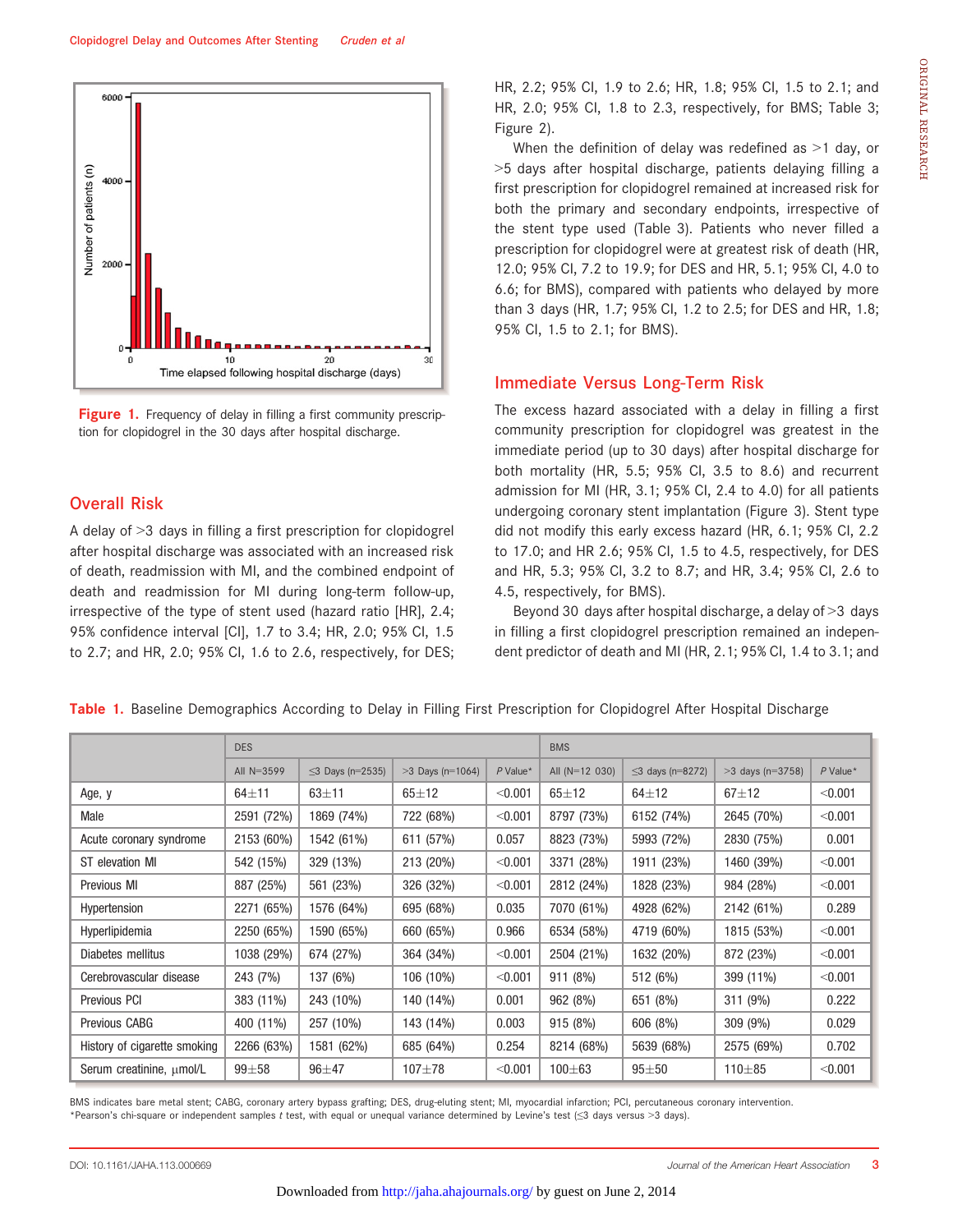Table 2. Delay in Filling a First Clopidogrel Prescription and Unadjusted Clinical Outcomes at 2 Years

|                                                    | Duration of Delay |            |  |
|----------------------------------------------------|-------------------|------------|--|
|                                                    | $\leq$ 3 Days     | >3 Days    |  |
| Drug-eluting stent cohort (n=3599)                 | $(n=2535)$        | $(n=1064)$ |  |
| Died                                               | 73 (3%)           | 111 (10%)  |  |
| Readmitted with recurrent<br>myocardial infarction | 128 (5%)          | 100 (9%)   |  |
| Combined endpoint                                  | 192 (8%)          | 191 (18%)  |  |
| Bare metal stent cohort $(n=12 030)$               | $(n=8272)$        | $(n=3758)$ |  |
| Died                                               | 324 (4%)          | 547 (15%)  |  |
| Readmitted with recurrent<br>myocardial infarction | 394 (7%)          | 382 (10%)  |  |
| Combined endpoint                                  | 675 (8%)          | 841 (22%)  |  |

HR, 2.0; 95% CI, 1.5 to 2.6, respectively, for DES and HR, 2.0; 95% CI, 1.7 to 2.4; and HR, 1.8; 95% CI, 1.5 to 2.1, respectively, for BMS). We found no effect of a delay in filling a first clopidogrel prescription on deaths resulting from cancer during early (4 to 30 days) or late (>30 days) follow-up.

## **Discussion**

In this province-wide study of real-world clinical practice in Canada, almost 1 in 3 patients undergoing coronary stent implantation experienced a delay in filling their first community prescription for clopidogrel. Consistent with previous work,  $4.5$ this delay was associated with an increase in mortality and recurrent hospital admission for MI over the study period.

Importantly, this delay was associated with a  $\sim$ 3-fold greater excess hazard in the 30 days immediately after hospital discharge than during long-term follow-up out to 2 years.

Premature interruption of clopidogrel has emerged as a major predictor of serious adverse outcomes after coronary stent implantation, including stent thrombosis and death.<sup>3,6,7</sup> The risk of coronary stent thrombosis appears highest in the early period after stent implantation and reduces in the subsequent weeks to months. $8,9$  This coincides with a period immediately after hospital discharge when patients often experience difficulties with medication compliance, the most common issue being failure or a delay to fill a discharge prescription.<sup>1</sup> Consistent with these observations, we have demonstrated that a delay in obtaining a first community prescription for clopidogrel is associated with an increased risk of death and recurrent myocardial infarction that is greatest in the period immediately after stent implantation, irrespective of the type of stent implanted.

Our findings complement and extend the results of earlier work, addressing a number of key limitations with previous study design.<sup>4,5</sup> Sheehy et al. reported a significant association between both failure to fill, and a delay in filling, a first community prescription for clopidogrel and mortality after hospital discharge in patients undergoing coronary stent implantation in Quebec, Canada, between 2000 and 2004.<sup>5</sup> The study was limited predominantly to patients treated with BMS because DES were only commercially available in Canada from 2004 onward, follow-up was limited to 12 months, and rates of recurrent myocardial infarction were not examined.<sup>5</sup> Ho et al. demonstrated an association between delay in filling a first clopidogrel prescription and the combined endpoint of death or recurrent myocardial

Table 3. Duration of Delay in Obtaining a First Clopidogrel Prescription and Risk-Adjusted Hazard Ratios (95% confidence interval) for Clinical Outcomes

|                     | Duration of Delay           |                             |                             |  |  |  |  |  |
|---------------------|-----------------------------|-----------------------------|-----------------------------|--|--|--|--|--|
|                     | $>1$ Day*                   | >3 Days*                    | $>5$ Days*                  |  |  |  |  |  |
| <b>DES</b>          |                             |                             |                             |  |  |  |  |  |
| Death               | $2.3$ (1.6 to 3.4)          | $2.4$ (1.7 to 3.4)          | $3.0$ (2.0 to 4.3)          |  |  |  |  |  |
| Readmission with MI | $1.7$ (1.2 to 2.3)          | $2.0$ (1.5 to 2.7)          | $1.7$ (1.2 to 2.4)          |  |  |  |  |  |
| Death/MI            | 1.8 $(1.4 \text{ to } 2.3)$ | $2.0$ (1.6 to 2.6)          | $1.9$ (1.5 to 2.5)          |  |  |  |  |  |
| <b>BMS</b>          |                             |                             |                             |  |  |  |  |  |
| Death               | $2.1$ (1.7 to 2.6)          | $2.2$ (1.9 to 2.6)          | $2.1$ (1.7 to 2.5)          |  |  |  |  |  |
| Readmission with MI | 1.7 $(1.4 \text{ to } 2.1)$ | 1.8 $(1.5 \text{ to } 2.1)$ | 1.7 $(1.4 \text{ to } 2.0)$ |  |  |  |  |  |
| Death/MI            | $2.0$ (1.7 to 2.3)          | $2.0$ (1.8 to 2.3)          | $1.9$ (1.7 to 2.2)          |  |  |  |  |  |

BMS indicates bare metal stent; DES, drug-eluting stent; MI, myocardial infarction.

\*Three separate statistical models using different definitions for duration of delay. The variables examined in the statistical models were age, gender, history of MI, congestive cardiac failure, hypertension, hyperlipidemia, diabetes mellitus, cigarette smoking and cerebrovascular disease, previous percutaneous coronary intervention and coronary artery bypass surgery, serum creatinine, body mass index, urgency of index procedure (acute coronary syndrome and ST segment elevation), hemodynamic instability, cardiogenic shock, and mean stent diameter during index stent implantation.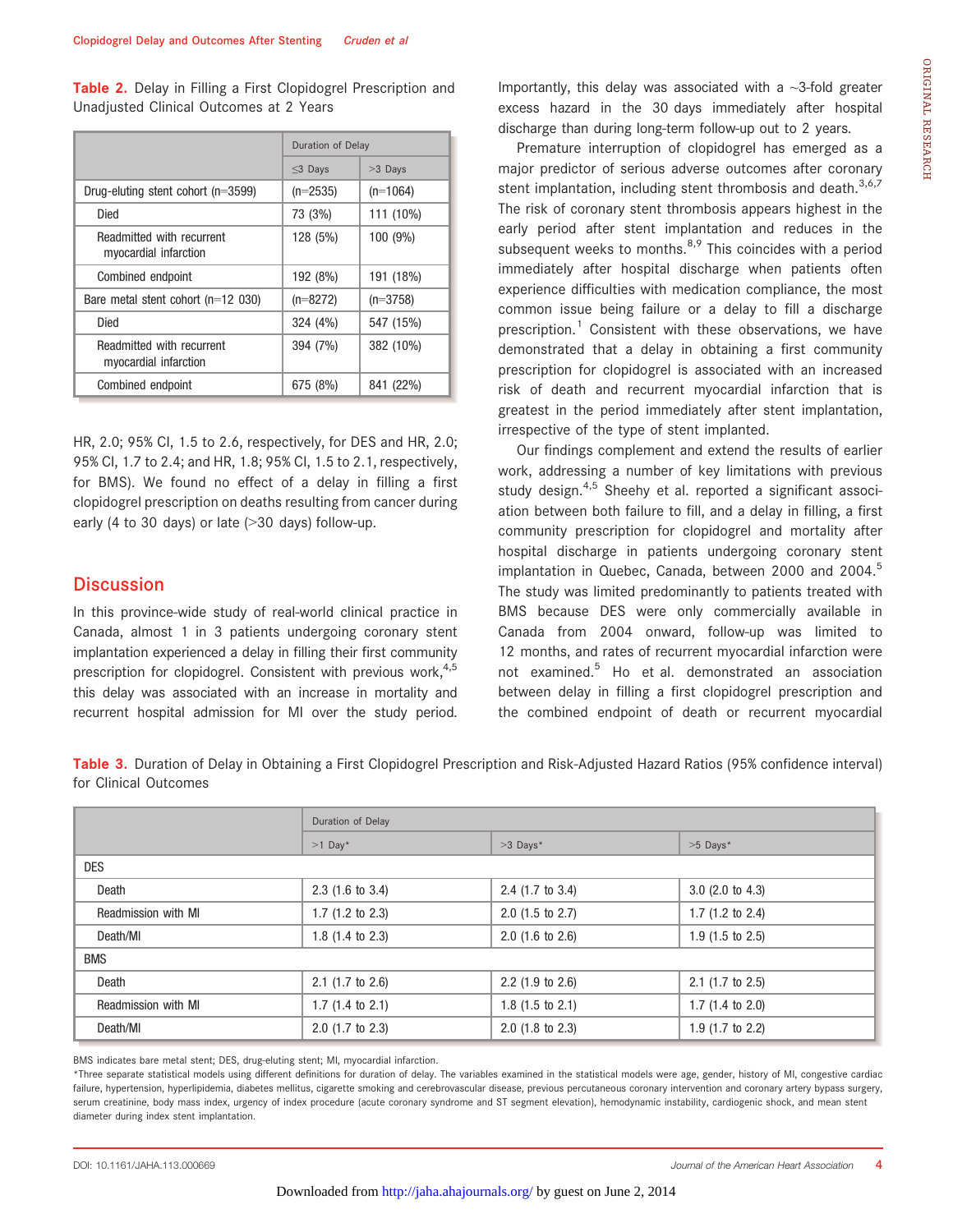

Figure 2. Risk-adjusted mortality (upper panels) and readmission for myocardial infarction (lower panels) for patients treated with drug-eluting (DES) or bare metal (BMS) coronary stents stratified by time to fill a first community prescription for clopidogrel after coronary stent implantation (≤3 days [solid blue line] versus >3 days [solid green line]). BMS indicates bare metal stent; DES, drug-eluting stent; PCI, percutaneous coronary intervention.

infarction (14.2% versus 7.9%; P<0.001) in patients treated with DES in 3 North American centers. $4$  In contrast to the current study, the population studied was limited to patients

on a pharmacy benefit plan, excluded patients treated with BMS, and data on the individual components of the composite endpoint were not presented. $4$  In the largest study to date to



Figure 3. Risk-adjusted mortality (left panel) and readmission for myocardial infarction (right panel) in the immediate period after hospital discharge (4 to 30 days) for patients treated with any coronary stent stratified by time to fill a first community prescription for clopidogrel (≤3 days [solid blue line] versus >3 days [solid green line]).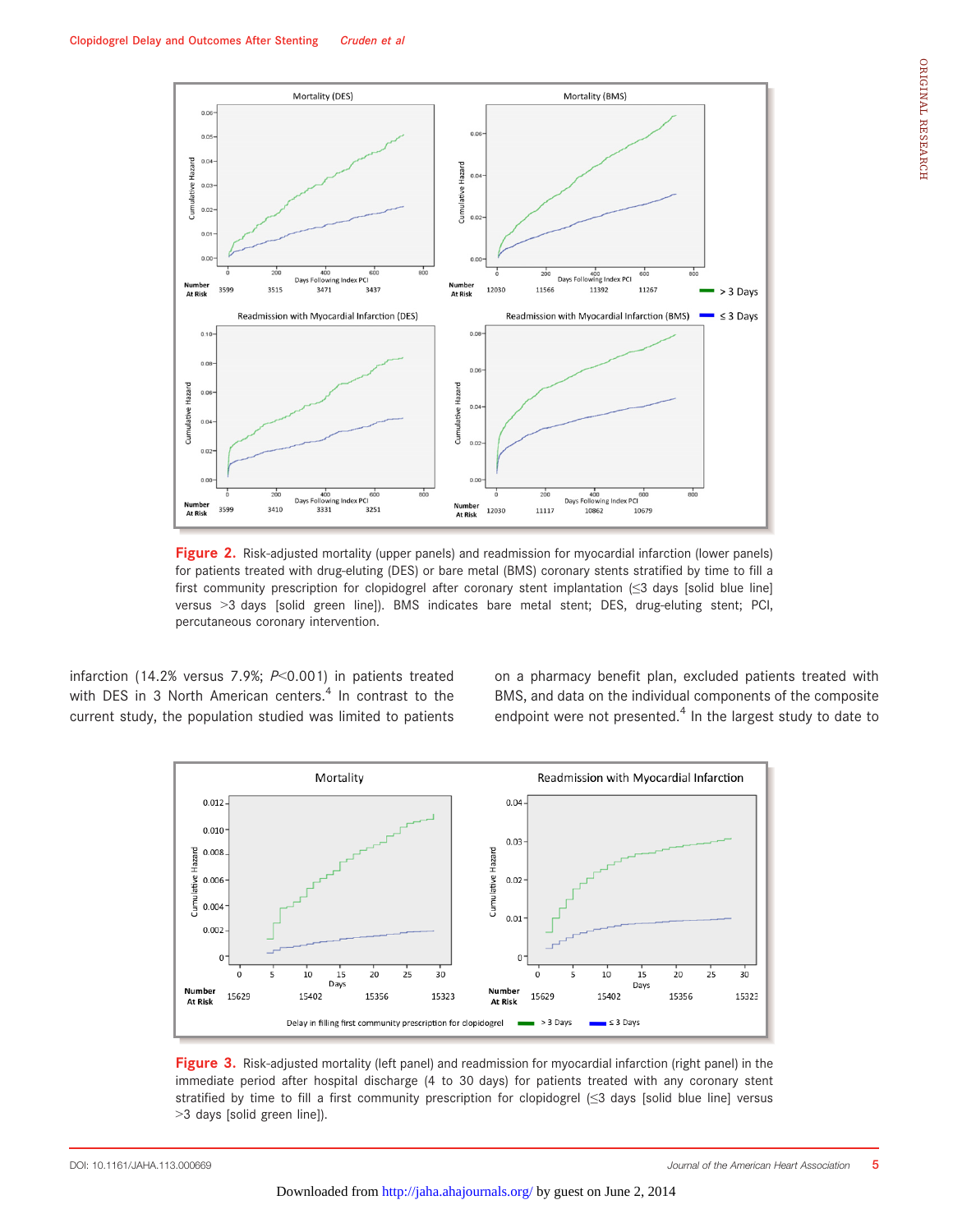address this issue, we included all patients undergoing PCI in BC during the study period, irrespective of stent type, and report on both mortality and readmission for recurrent myocardial infarction, as well as their composite. Moreover, the very large sample size permitted a detailed examination of clinical outcomes based on the period of risk (immediate and long term) and stent type.

In the current study, almost 1 in 3 patients failed to fill a community prescription for clopidogrel within 3 days of hospital discharge. This concerning figure is consistent with previous work.<sup>10,11</sup> In a study of patients discharged from hospital in Ontario, 28% of patients failed to fill a community prescription within 7 days of discharge.10 Similarly, Kripalani et al. reported that 22% of inner-city patients discharged from hospital after admission with an acute coronary syndrome failed to fill a community prescription within 12 days of hospital discharge.<sup>10</sup>

The factors determining compliance with medication after discharge are complex and were not examined in this study.<sup>12</sup> Previous work has highlighted physician-related prescription discrepancies, including incomplete prescription and omission, $^{13}$  older age, $^{12}$  income and insurance coverage, $^{1}$  number of medications,  $1,11,13$  and ease of regulatory access to medication.<sup>12</sup> Interventions to enhance discharge planning, educate patients, simplify regulatory hurdles, and ensure early community pharmacy involvement all have the potential to improve early compliance with medications after hospital discharge and, ultimately, clinical outcomes.<sup>11–14</sup> In a recent study of 300 patients treated with DES, planned telephone follow-up at 4 time points after coronary intervention improved patient adherence to oral antiplatelet therapy at 1 year, when compared to standard care.<sup>15</sup> Though encouraging, the effect of this strategy on clinical outcomes remains to be determined.

## Limitations

It is important to highlight a number of potential limitations with the current study. This is a retrospective, nonrandomized study with the data and endpoints obtained from provincial pharmacy, hospital, and mortality records. Although the Pharmanet registry collects data on all community pharmacy prescriptions in BC, we cannot exclude the possibility that some patients may have been discharged with a short-term supply of some medication or to a facility where clopidogrel was available without the community pharmacy network (e.g., long-term care). However, both these scenarios would be expected to bias our results toward no difference in clinical outcomes with a delay in obtaining a first clopidogrel prescription.

Although it is possible that the associations between delay in filling a first community prescription for clopidogrel and

subsequent clinical outcomes simply reflect differences in other associated health-related factors or behaviors, such as long-term compliance, we do not believe this to be the case. We adjusted for known confounders using multivariate statistical modeling, most of the excess hazard occurred in the period immediately after discharge, and we found no association between a delay in filling a first clopidogrel prescription and cancer-related mortality, suggesting that a delay to obtaining a prescription for clopidogrel was not simply a surrogate for adverse health behavior.

To avoid potential treatment timeline bias, we excluded all patients dying in the early period immediately after hospital discharge. During the study period, all PCIs in BC were performed within 4 high-volume, urban hospitals with similar PCI mortality outcomes. Thus, we do not believe that interhospital bias may have influenced outcomes.

We acknowledge that the data presented relate to patients undergoing coronary stent implantation in the period 2004– 2006. Clopidogrel remains a very widely used adjunct after coronary stent implantation and, as such, we believe that our results are relevant to contemporary practice. Whereas it is interesting to note that outcomes during long-term follow-up were similar for patients treated with DES or BMS, the current study was not designed to address this issue. Finally, we do not have data on the concomitant prescription of other cardiovascular medications, such as beta-blockers, and aspirin use was not examined because it was readily available during the study period without prescription.

In summary, we have demonstrated that a delay in filling a first community prescription for clopidogrel after hospital discharge after PCI is common and associated with an increased risk of death and recurrent myocardial infarction, particularly during the period immediately after hospital discharge. Identifying strategies to avoid delays in obtaining a first community prescription for clopidogrel may lead to improved clinical outcomes in this population.

## Sources of Funding

This work was supported by the Victoria Heart Institute Foundation (Victoria, British Columbia, Canada).

#### **Disclosures**

None.

#### References

- 1. Kripalani S, Price M, Vigil V, Epstein KR. Frequency and predictors of prescription-related issues after hospital discharge. J Hosp Med. 2008;3:12–19.
- 2. Cua YM, Kripalani S. Medication use in the transition from hospital to home. Ann Acad Med Singapore. 2008;37:136.